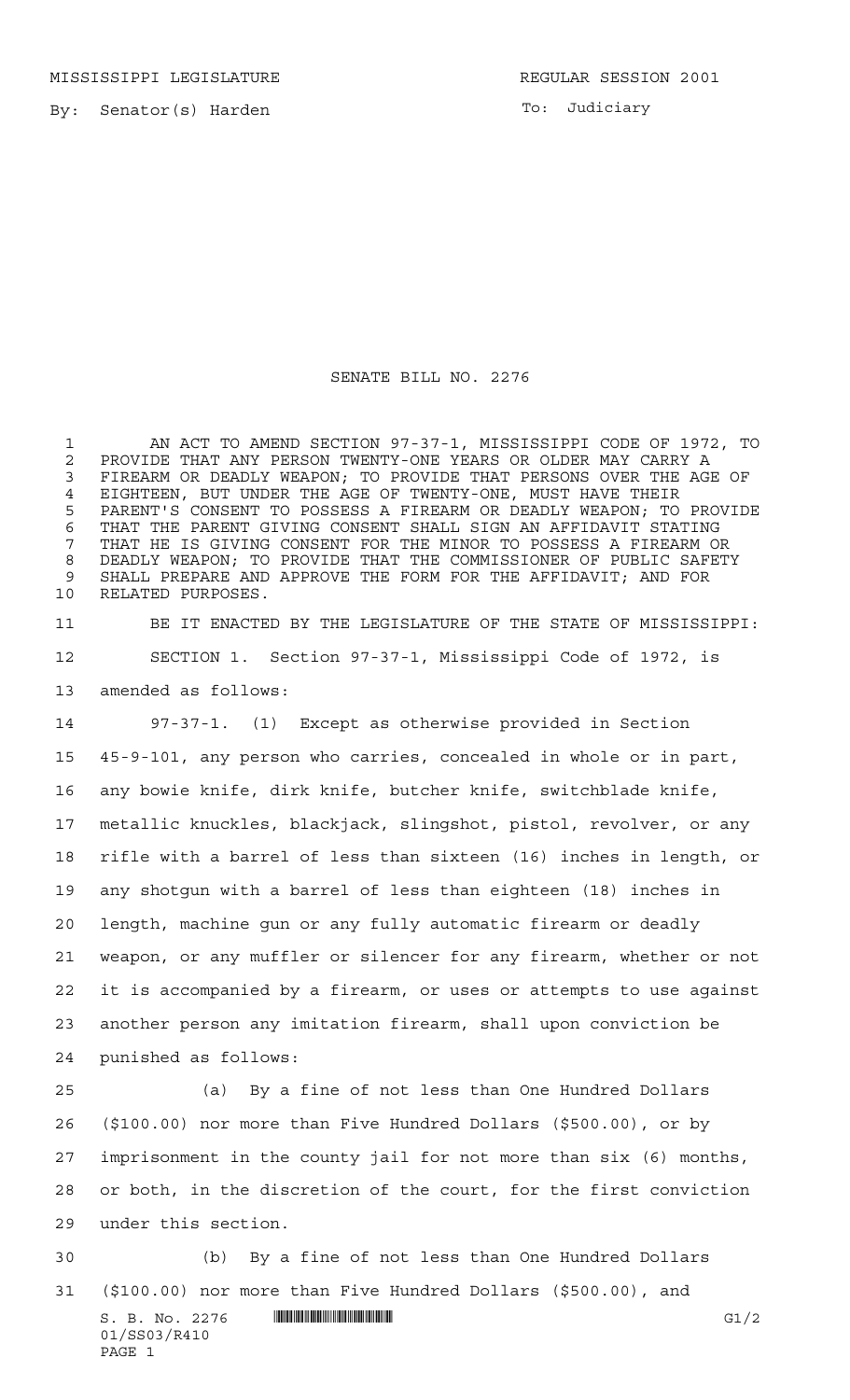imprisonment in the county jail for not less than thirty (30) days nor more than six (6) months, for the second conviction under this section.

 (c) By imprisonment in the State Penitentiary for not less than one (1) year nor more than five (5) years, for the third or more convictions under this section.

 (d) By imprisonment in the State Penitentiary for not less than one (1) year nor more than five (5) years for any person previously convicted of any felony who is convicted under this section.

 (2) It shall not be a violation of this section for any person who is the age of twenty-one (21) years or older to carry a firearm or deadly weapon concealed in whole or in part within the confines of his own home or his place of business, or any real property associated with his home or business or within any motor vehicle. However, any person over the age of eighteen (18), but under the age of twenty-one (21) may carry a firearm or deadly 49 weapon in accordance with this subsection, if he has the consent of a parent or guardian. The parent or guardian giving consent must present to the Department of Public Safety, a signed affidavit, his signature being witnessed and acknowledged by a notary public or other person authorized under the laws of this state to administer oaths, stating that he is the parent or guardian of the minor, and that he is giving his consent to allow the minor to possess a firearm or deadly weapon. The form for the affidavit is to be prepared and approved by the Commissioner of Public Safety.

 (3) It shall not be a violation of this section for any person to carry a firearm or deadly weapon concealed in whole or in part if the possessor of the weapon is then engaged in a legitimate weapon-related sports activity or is going to or returning from such activity. For purposes of this subsection, "legitimate weapon-related sports activity" means hunting,

 $S. B. No. 2276$  . And the state of the state of  $S. B. NO. 2276$ 01/SS03/R410 PAGE 2